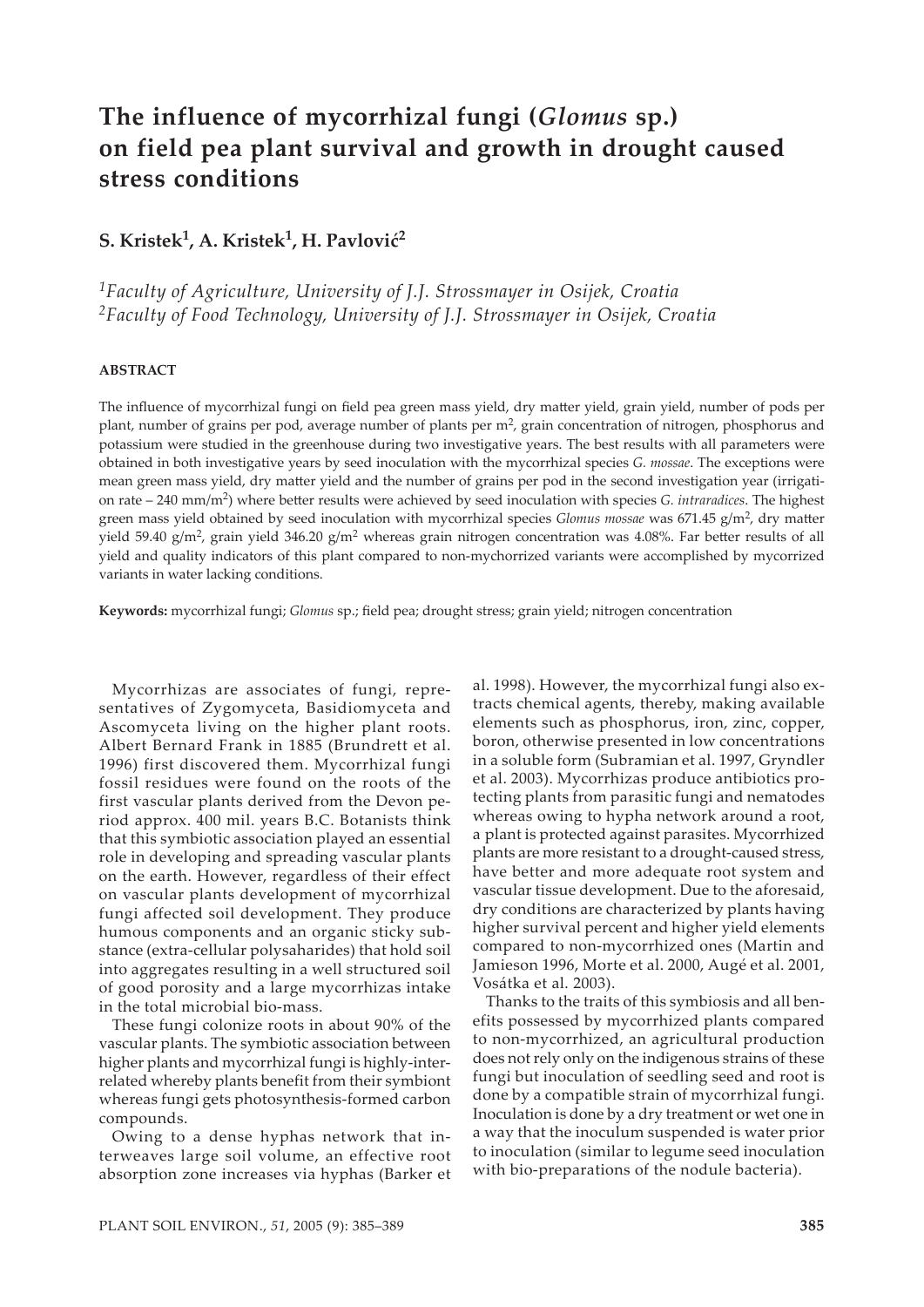This procedure is capable for ensuring effective symbiosis and reducing mineral fertilizer and pesticide requirements being very important from an economical and ecological aspect.

#### **MATERIAL AND METHODS**

The trial was conducted in the greenhouse within two investigative years (2002 and 2003) on Mollic Gleysols soil type (FAO 1998) by a completely randomised design in four replicates. Six variants of the seed inoculation by mychorrized fungi and various amounts of water added by irrigation were comprised by the investigation. French variety of the field pea Bacara was used. Basic plot size was  $9 \text{ m}^2$ . However, since marginal plot parts of 20 cm wide were not analysed the basic plot was  $6.76$  m<sup>2</sup>. Sowing was carried out in the row space 20 cm apart, within the row 5 cm whereas sowing depth was 4–6 cm.

The investigation elements were as follows: A. Seed inoculation  $(A_1 - non-inoculated seed;$  $A<sub>2</sub>$  – seed inoculated with endomy corrhizal fungus *Glomus mossae* spora solution;  $A_3$  – seed inoculated with endomycorrhizal fungus *Glomus intraradices* sporas solution); B. Amount of water added by irrigation ( $B_1$  – total of 240 mm/m<sup>2</sup> during the growing season;  $B_2 - 30$  mm/m<sup>2</sup> after seeding + 30 mm/m<sup>2</sup> in the 2–3 real leaves phase).

Soil samples were taken in early spring before the experiment was established. Soil analyses were carried out by standard methods (Table 1): organic matter content was determined by bichromate method, pH in H<sub>2</sub>O and KCl, phosphorus and potassium content by ammonium-lactate method according to Egner-Riehm-Domingo (Page 1982).

Soil moisture was measured by tensiometer during field pea vegetation. Two weeks before seeding, soil moisture was approx. 60% of max. soil water capacity. At irrigation of 240 mm/m<sup>2</sup> (during the growing season), soil moisture was maintained within 70–100% of max. soil water

Table 1. Chemical properties of soil in experimental localities

| Investigated properties | Mollic Gleysols |       |  |  |  |
|-------------------------|-----------------|-------|--|--|--|
| layer $(0-30)$          | 2002<br>2003    |       |  |  |  |
| pH(H, O)                | 7.27            | 7.09  |  |  |  |
| pH (KCI)                | 6.55            | 6.31  |  |  |  |
| Humus $(\%)$            | 3.22            | 3.31  |  |  |  |
| P(mg/100 g soil)        | 17.40           | 19.20 |  |  |  |
| K $(mg/100 g soil)$     | 24.10           | 22.90 |  |  |  |

capacity. While adding water of 30 mm/m2 after seeding and 30 mm/m<sup>2</sup> at the 2–3 real leaves phase, soil moisture ranged within 70–75% after irrigation, 40–45% in the grain filling phase and dropped to approx. 30–35% of max. soil water capacity in the maturation phase.

Fertilization with 500 kg/ha NPK 15:15:15 was conducted prior to seeding. Due to weed occurrence, the experimental plot was treated with the herbicide (Basagran – 2 l/ha) after emergence. Green mass yield and dry matter per plant were determined in the blooming phase (approx. 80% of the blooming plants). Pea harvest was followed by determination of grain yield, mean count of pods per plant, mean count of grains per pod and as well as plant count per square. Nitrogen concentration in the grains was determined by Kjeldahl method, concentration of phosphorus was determined by spectrophotometry and of potassium by atomic absorption spectrophotometry.

The results were processed by modern statistical methods (ANOVA) using the computer program StatSoft Inc. (2001) STATISTICA (data analysis software system), version 6.

#### **RESULTS AND DISCUSSION**

Obtained results show that the highest values of the investigated parameters were achieved in the variants of seed inoculated with mycorrhizal fungi. This difference is especially obvious at irrigation with 60 mm water/ $m<sup>2</sup>$  (Table 2).

The highest average yield of the green mass and dry matter was obtained in the mycorrhized seed variants with irrigation of 240 mm water/ $m<sup>2</sup>$ . First investigative year at irrigation of 240 mm water/ $m<sup>2</sup>$  was characterized by the better results in seed inoculated with mycorrhizal fungus *G. mossae* whereas the second one with *G. intraradices*. Better results were accomplished by inoculation with mycorrhizous fungus *G*. *mossae* with added water of 60 mm/m<sup>2</sup> in both investigation years.

Mycorrhized plants (*G. mossae, G. intraradices*) obtained higher green mass yield by 118.8 –151.5% at irrigation of 60 mm water/ $m<sup>2</sup>$  compared to nonmycorrhized control i.e.127.6–145.2% higher dry matter yield.

Achieved results are in harmony with the investigations results obtained by many authors (Martin and Jamieson 1996, Douds and Nagahashi 2000) who reported that plants inoculated with mycorrhizal fungi in the drought-caused stress conditions had higher survival percentage, thus, obtaining higher green mass and dry ma�er yield as well as higher phosphorus and nitrogen content in plant mass and grain. Namely, owing to morphological and physiological traits of these fungi, plants benefit from the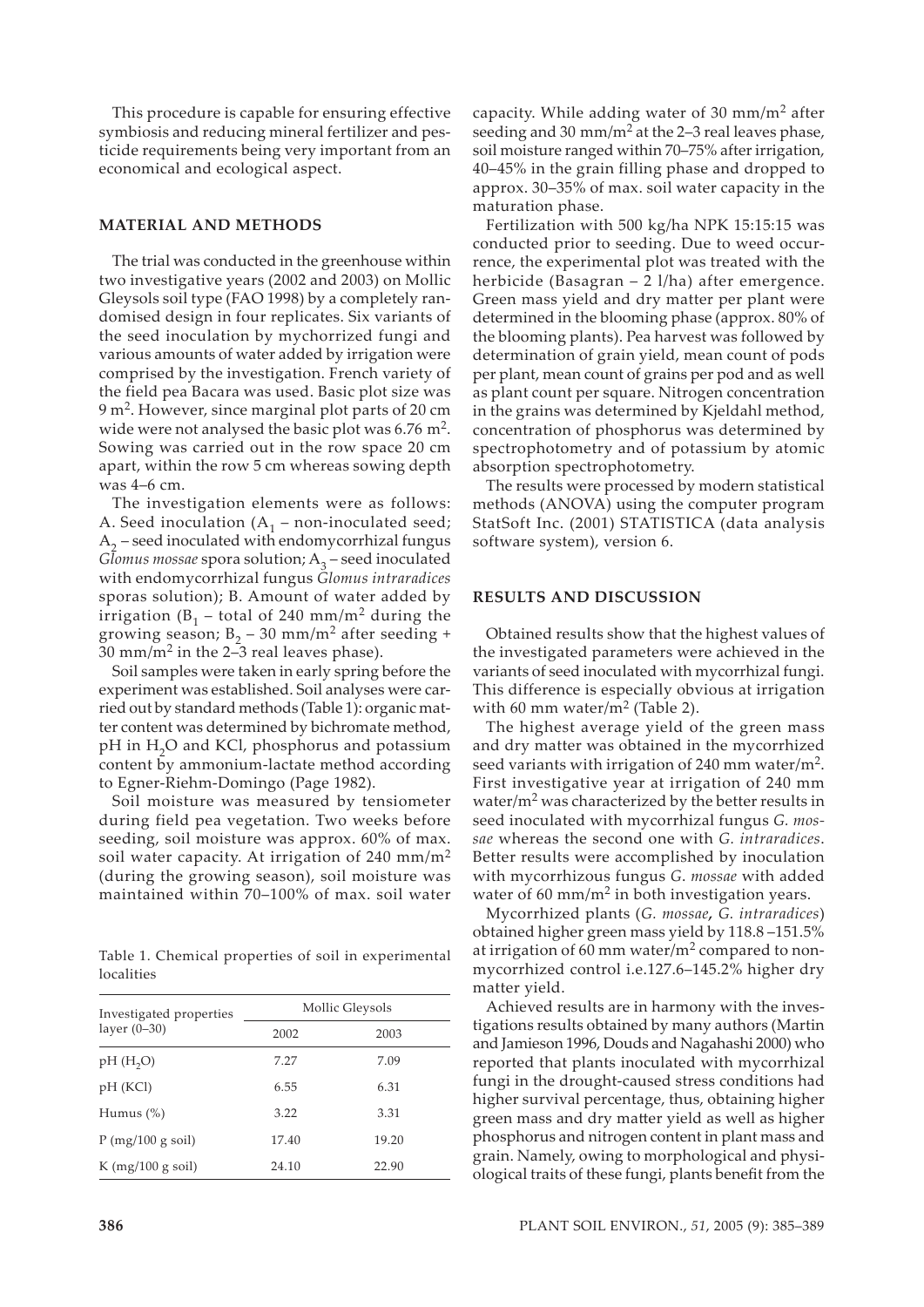| Investigated<br>parameter             | Year | Seed inoculation                    |        |                 |           |        |                 |            |       |
|---------------------------------------|------|-------------------------------------|--------|-----------------|-----------|--------|-----------------|------------|-------|
|                                       |      | non-inoculated<br>seed              |        | inoculated seed |           |        |                 | <b>LSD</b> |       |
|                                       |      |                                     |        |                 | G. mossae |        | G. intraradices |            |       |
|                                       |      | water added by irrigation $(mm/m2)$ |        |                 |           |        |                 |            |       |
|                                       |      | 240                                 | 60     | 240             | 60        | 240    | 60              | 0.05       | 0.01  |
| Green mass yield<br>$(g/m^2)$         | 2002 | 521.10                              | 143.20 | 671.45          | 390.50    | 584.70 | 312.45          | 6.16       | 9.62  |
|                                       | 2003 | 517.45                              | 158.90 | 526.38          | 369.20    | 550.00 | 348.65          | 4.72       | 6.64  |
| Dry matter yield<br>$(g/m^2)$         | 2002 | 42.65                               | 12.50  | 59.40           | 32.00     | 51.70  | 28.25           | 1.17       | 1.88  |
|                                       | 2003 | 40.05                               | 13.60  | 54.22           | 31.50     | 55.29  | 31.16           | 0.49       | 0.86  |
| Grain yield<br>$(g/m^2)$              | 2002 | 301.80                              | 120.60 | 346.20          | 270.40    | 330.27 | 253.10          | 3.92       | 5.17  |
|                                       | 2003 | 274.80                              | 95.45  | 320.80          | 268.10    | 309.65 | 250.05          | 4.16       | 6.08  |
| Number of pods<br>per plant           | 2002 | 6.08                                | 2.12   | 7.42            | 4.65      | 6.12   | 3.80            | 0.67       | 1.14  |
|                                       | 2003 | 6.06                                | 2.34   | 6.85            | 4.38      | 6.31   | 4.12            | 0.22       | 0.36  |
| Number of grains<br>per pod           | 2002 | 5.36                                | 3.07   | 6.16            | 4.31      | 5.68   | 4.01            | 0.29       | 0.41  |
|                                       | 2003 | 5.27                                | 3.11   | 5.73            | 4.16      | 5.92   | 4.29            | 0.12       | 0.17  |
| Grain nitrogen<br>concentration (%)   | 2002 | 3.41                                | 3.17   | 4.08            | 3.66      | 4.01   | 3.58            | 0.04       | 0.07  |
|                                       | 2003 | 3.38                                | 3.14   | 3.84            | 3.59      | 3.71   | 3.61            | 0.06       | 0.11  |
| Grain phosphorus<br>concentration (%) | 2002 | 0.470                               | 0.438  | 0.501           | 0.477     | 0.490  | 0.472           | 0.004      | 0.007 |
|                                       | 2003 | 0.462                               | 0.433  | 0.496           | 0.469     | 0.491  | 0.476           | 0.003      | 0.005 |
| Grain potassium<br>concentration (%)  | 2002 | 1.490                               | 1.219  | 1.778           | 1.586     | 1.712  | 1.505           | 0.042      | 0.056 |
|                                       | 2003 | 1.499                               | 1.207  | 1.715           | 1.560     | 1.714  | 1.520           | 0.006      | 0.009 |
| Average number<br>of plants per $m2$  | 2002 | 92.10                               | 28.60  | 96.30           | 78.25     | 93.60  | 71.00           | 1.14       | 1.72  |
|                                       | 2003 | 87.85                               | 32.20  | 92.75           | 74.50     | 92.70  | 72.55           | 0.37       | 0.52  |

Table 2. Average values of investigated parameters during both investigation years

symbiosis with them since water and nutrients from larger soil volume, otherwise being unavailable in dry conditions, are at their disposal.

The highest average values of grain yield, average number of pods per plant and average number of grains per pod were obtained in the variants of inoculated seed with mycorrhizal fungus *G. mossae,* regardless of the amount of water added by irrigation. The second investigative year was the exception with the highest average number of grains per pod obtained by using mycorrhizal fungus *G. intraradices*.

Grain yield was in significantly positive correlation with green mass yield ( $r = 0.975**$ ) and dry matter yield  $(r = 0.961^{**})$ .

Linderman (1994) stated that seed inoculated with arbuscular mycorrhizal fungi improved water and nutrients uptake in drought-caused stress conditions. He also reported that plants had better vigour, were more resistant to nematodes and disease agents resulting in higher yield elements.

The highest grain nitrogen ratio was achieved in the mycorrhized variants with irrigation of 240 mm water/ $m<sup>2</sup>$ . In the first investigation year there was no statistically significant differences between variants inoculated with *G. mossae* and *G. intraradices* whereas in the second one better results were obtained by seed inoculation with mycorrhizal fungus *G. mossae*. Irrigation of 60 mm water/ $m<sup>2</sup>$  was characterized by grain nitrogen concentration in mycorrhized plants being higher by 13.9–14.9% compared to the same one in non-mycorrhized plants.

Although the seed was not inoculated with nodule bacteria, nodules were formed on the pea root in the blooming phase as a result of symbiosis with indigenous strains of *Rhizobium* bacteria. The nodules interior was red indicating active performance of atmospheric nitrogen uptake. Based on their investigation Xie et al. (1995) stated that symbiosis of the plant with nodule bacteria stimulated symbiosis development in the soybean plant between plants and mycorrhizal fungi.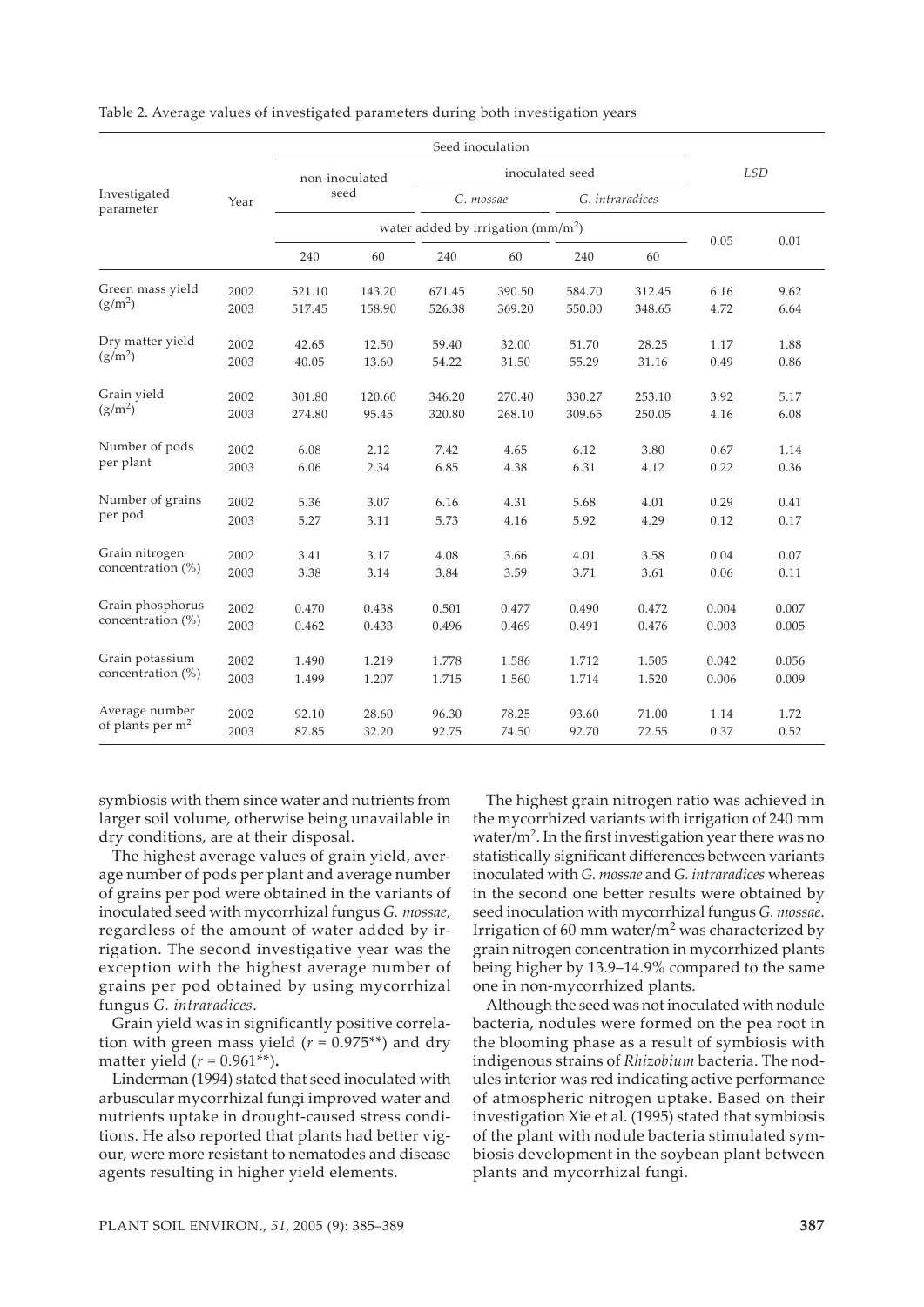The highest average concentration of pea grain phosphorus was in the first year accomplished in the variant of seed inoculated with mycorrhizal fungus *G. mossae*. The second investigative year was known for absence of statistically significant differences between plants inoculated with mycorrhizal fungi *G. mossae* and *G*. *intraradices*.

Plants mychorrized with the fungus *G. mossae* had higher grain phosphorus concentration compared to non-mycorrhized plants (control) at irrigation of 240 mm water/m<sup>2</sup>. This difference was higher  $(8.7\%)$ at irrigation of 60 mm water/m2. Plants mycorrhized with fungus *G*. *intraradices* were characterized by 5.8% (240 mm water/m<sup>2</sup>) i.e. 9% (60 mm water/m<sup>2</sup>) higher grain phosphorus concentration compared to non-mycorrhized control.

Douds and Nagahashi (2000) and Graham and Abbott (2000) reported that mycorrhizal fungi extracted strong chemical agents into the soil, thereby, made elements like phosphorus, iron, zinc, copper, boron… (otherwise present in low concentrations in a soluble form) available. Furthermore, on the basis of their investigation results, Miller et al. (1997) reported that mycorrhizal fungi favourably affected better and more adequate development of root system and vascular tissue increasing effective root absorption zone through hyphas. This trait is especially pronounced in the nutrients – poor soils and in the water shortage conditions.

In congruence with pea grain phosphorus concentration, average grain potassium concentrations were obtained in the variants inoculated with mycorrhizal fungus *G*. *mossae* in both investigation years. The concentration of plant grain potassium inoculated with *G*. *mossae* and *G*. *intraradices* was by 16.9%, i.e. 14.6% higher compared to the control variant at irrigation of 240 mm water/ $m<sup>2</sup>$ . This difference was 29.7% (*G*. *mossae*), i.e. 24.7% (*G*. *intraradices*) at irrigation of 60 mm water/m2.

The highest number of plants per  $m<sup>2</sup>$  was achieved in the first investigative year in the variant of the seed inoculated with mycorrhizal fungus *G*. *mossae*. In the second investigative year there were no statistically significant differences between the inoculated variants. Inoculated variants had by 3.5–5.1% higher average number of plants per  $m<sup>2</sup>$ compared to non-inoculated control at irrigation of 240 mm water/ $m^2$ . This difference was significantly higher (36.12–51.3%) at irrigation of 60 mm water/m2.

Douds and Nagahashi (2000) reported that based on their investigation results mycorrhizal fungi improve uptake of less mobile soil nutrients in the water shortage conditions. They also improve water absorption due to hyphas mass interweaving a large soil volume. Finally, the aforesaid brings about higher percent of plants survival in the drought conditions as well as better quality of the obtained agricultural product.

## **REFERENCES**

- Augé R.M., Kubikova E., Moore J.L. (2001): Foliar dehydration tolerance of mycorrhizal cowpea, soybean and bush bean. New Phytologist, *151*: 535–542.
- Barker S.J., Tagu D., Delp G. (1998): Regulation of root and fungal morphogenesis in mycorrhizal symbioses. Plant Physiology, *116*: 1201–1207.
- Brundrett M., Bougher N., Dell B., Grove T., Malajczuk N. (1996): Working with mycorrhizas in forestry and agriculture. Monograph 32. Australian Centre for International Agricultural Research, Canberra.
- Douds D.D., Nagahashi G. (2000): Signaling and recognition events prior to colonization of roots by arbuscular mycorrhizal fungi. In: Podila G.K., Douds D.D. (eds.): Current advances in Mycorrhizae research. St. Paul, The American Phytopathological Society: 11–19.
- FAO (1998): World Reference Base for Soil Resources. World Soil Resources Report 84. FAO Roma.
- Graham J.H., Abbott L.K. (2000): Wheat responses to aggressive and non aggressive arbuscular mycorrhizae fungi. Plant and Soil, *220*: 207–218.
- Gryndler M., Hrselova H., Malcova R., Cajthaml T., Halada P. (2003): Locally accumulated extractable coumpounds in mycorrhizal parts of maize roots suppress the growth of Hyphae of *Glomus intraradices.* Folia Geobotanica, *38*: 125–138.
- Linderman R.G. (1994): Role of VAM fungi in biocontrol. In: Pfleger F.L., Linderman R.G. (eds.): Mycorrhizae and plant health. Minnesota, APS: 1–25.
- Martin R.J., Jamieson P.D. (1996): Effect of timing and intensity of drought on the growth yield of field peas (*Pisum sativum* L.). New Zeland Journal of Crop and Horticultural Science, *24*: 167–174.
- Miller R.M., Hetrick B.A.D., Wilson G.W.T. (1997): Mycorrhizal fungi affect root stele tissue in grasses. Canadian Journal of Botany, *75*: 1778–1784.
- Morte A., Lovisolo C., Schubert A. (2000): Effect of drought stress on growth and water relation of the mycorrhizal association *Helianthemum almeriense* – *Terfezia claveryi.* Mycorrhiza*, 10*: 115–119*.*
- Page A.L. (1982): Methods in soil analysis. Part 2: Chemical and microbiological properties, No. 9. American Society of America, Madison, Wisconsin.
- Subramian K.S., Charest C., Dwyer L.M., Hamilton R.I. (1997): Effects of arbuscular-mycorrhizas on leaf water potential, sugar and P contents during drought and recovery of maize. Canadian Journal of Botany, *75*: 1582–1591.
- Vosátka M., Dodd J.C., Patten R., von Alten H., Hutter I., Blal B., Dorrego A., Estaun V., Kapulnik Y., Giovannetti G., Cassels A., Gianinazzi S. (2003): A joint initiative for the use of mycorrhizal fungi in plant